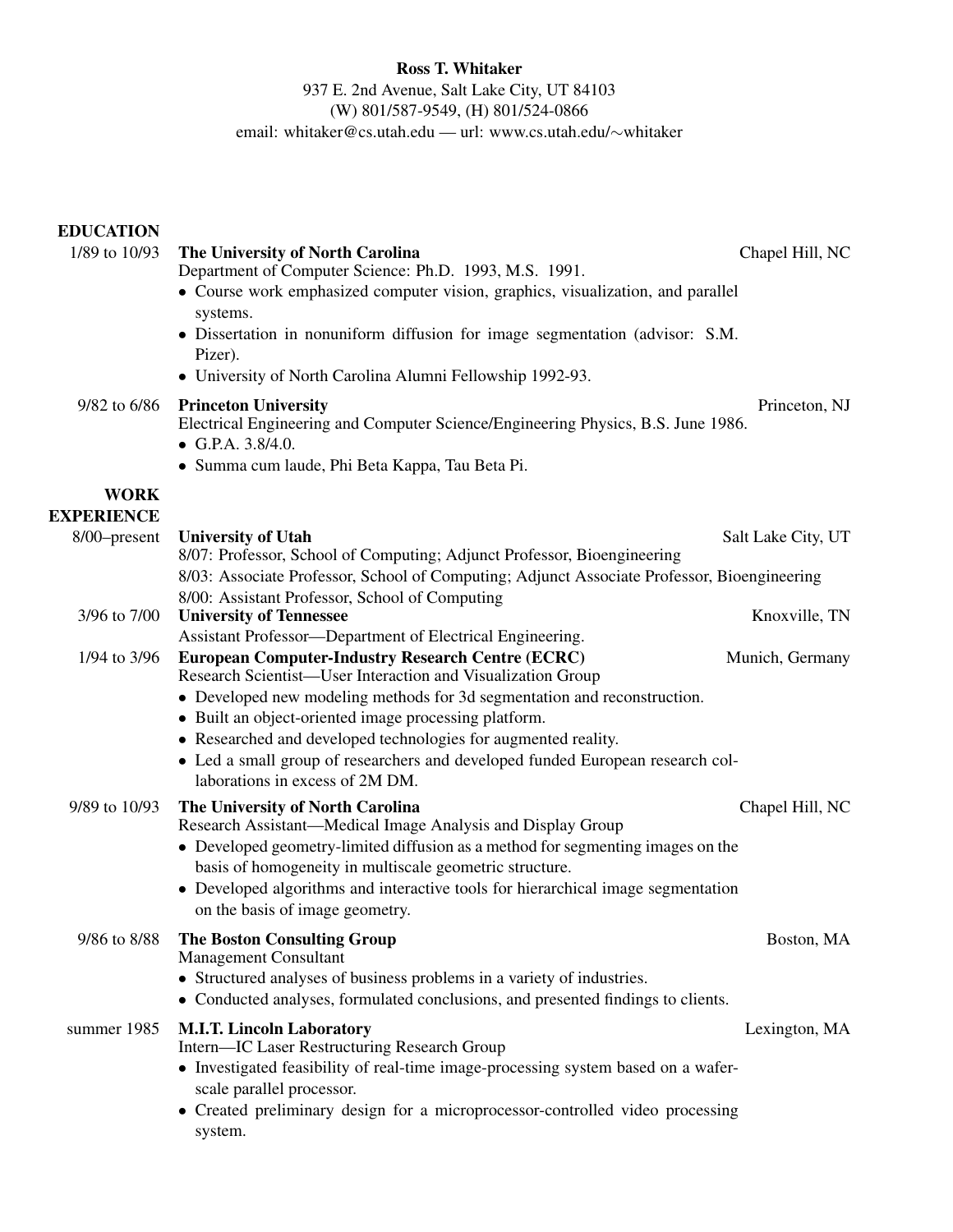# HONORS AND AWARDS

- *• Best Paper of Journal Award*, Medical Image Analysis 2010 (MICCAI 2009), "Manifold modeling for brain population analysis".
- *Best Paper Award*, Int. Meshing Roundtable 2010, "Particle systems for adaptive, isotropic meshing of CAD models".
- NSF CAREER Award (Signal Processing Systems Program, 2000)
- *•* University of Tennessee 1997, College of Engineering/Allied Signal Award for Outstanding Research and Teaching.
- *•* University of North Carolina, Alumni Fellowship, 1993.
- *•* Princeton University 1986: Summa Cum Laude, Phi Beta Kappa, Tau Beta Pi.

# PUBLICATIONS

### Refereed Journals

- 1. P. Toth, J. Lighty, A. Palos, R. Whitaker, E. Eddings, "A novel framework for the quantitative anal- ´ ysis of high resolution transmission electron micrographs of soot II. Robust multiscale nanostructure quantification Combustion and Flame", *J. of Combustion and Flame*, to appear.
- 2. K.B. Jones, M. Datar, S. Ravichandran, H. Jin, E. Jurrus, R.T. Whitaker, M.R. Capecchi, "Toward an understanding of the short bone phenotype associated with multiple osteochondromas", *J. of Orthopedic Research*, to appear.
- 3. S. Gerber, R. Whitaker, "Regularization Free Princpal Curve Estimation", *J. of Machine Learning Research*, to appear.
- 4. S. Gerber, O. Ruebel, P.-T. Bremer, V. Pascucci, R. Whitaker, Morse-Smale Regression, *J. of Computational and Graphical Statistics*, Spring, 2012.
- 5. T. Ziemek, S. Creem-Regehr, W.Thompson, R. Whitaker, "Evaluating the effectiveness of orientation indicators with an awareness of individual differences", *ACM Trans. Appl. Perception*, 9(2), pp. 7:1– 7:23, 2012.
- 6. Z. Fu, W.-K. Jeong, Y. Pan, R.M. Kirby, R.T. Whitaker, "A Fast Iterative Method for Solving the Eikonal Equation on Triangulated Surfaces" *SIAM J. Scientific Computing*, 33(5), pp. 2468–2488, 2011.
- 7. Y. Pan, W.-K. Jeong, R.T. Whitaker, "Markov surfaces: A probabilistic framework for user-assisted three-dimensional image segmentation", *Computer Vision and Image Understanding*, 115(10), pp. 1375– 1383, 2011.
- 8. E. Jurrus, A.R. Paiva, S. Watanabe, J.R. Anderson, B.W. Jones, R.T. Whitaker, E.M. Jorgensen, R.E. Marc T. Tasdizen, "Detection of neuron membranes in electron microscopy images using a serial neural network architecture", *Medical Image Analysis*, 14(6), pp. 770–783, 2010.
- 9. S. Gerber, P.T. Bremer, V. Pascucci, R. Whitaker, "Visual exploration of high dimensional scalar functions", *IEEE Trans. on Visualization and Computer Graphics* 16(6), pp. 1271–1280, 2010.
- 10. T. Tasdizen, P. Koshevoy, B.C. Grimm, J.R. Anderson, B.W. Jones, C.B. Watt, R.T. Whitaker, R.E. Marc, "Automatic mosaicking and volume assembly for high-throughput serial-section transmission electron microscopy", *J. Neuroscience Methods*, 193(1), pp. 132–144, 2010.
- 11. S. Gerber, T. Tasdizen, P.T. Fletcher, S. Joshi, R. Whitaker, "Manifold modeling for brain population analysis", *Medical Image Anal* , 14(5), pp. 643–653, 2010.
- 12. P.T. Fletcher, R. Whitaker, R. Tao, M.B. DuBray, A. Froehlich, C. Ravichandran, A.L. Alexander, E.D.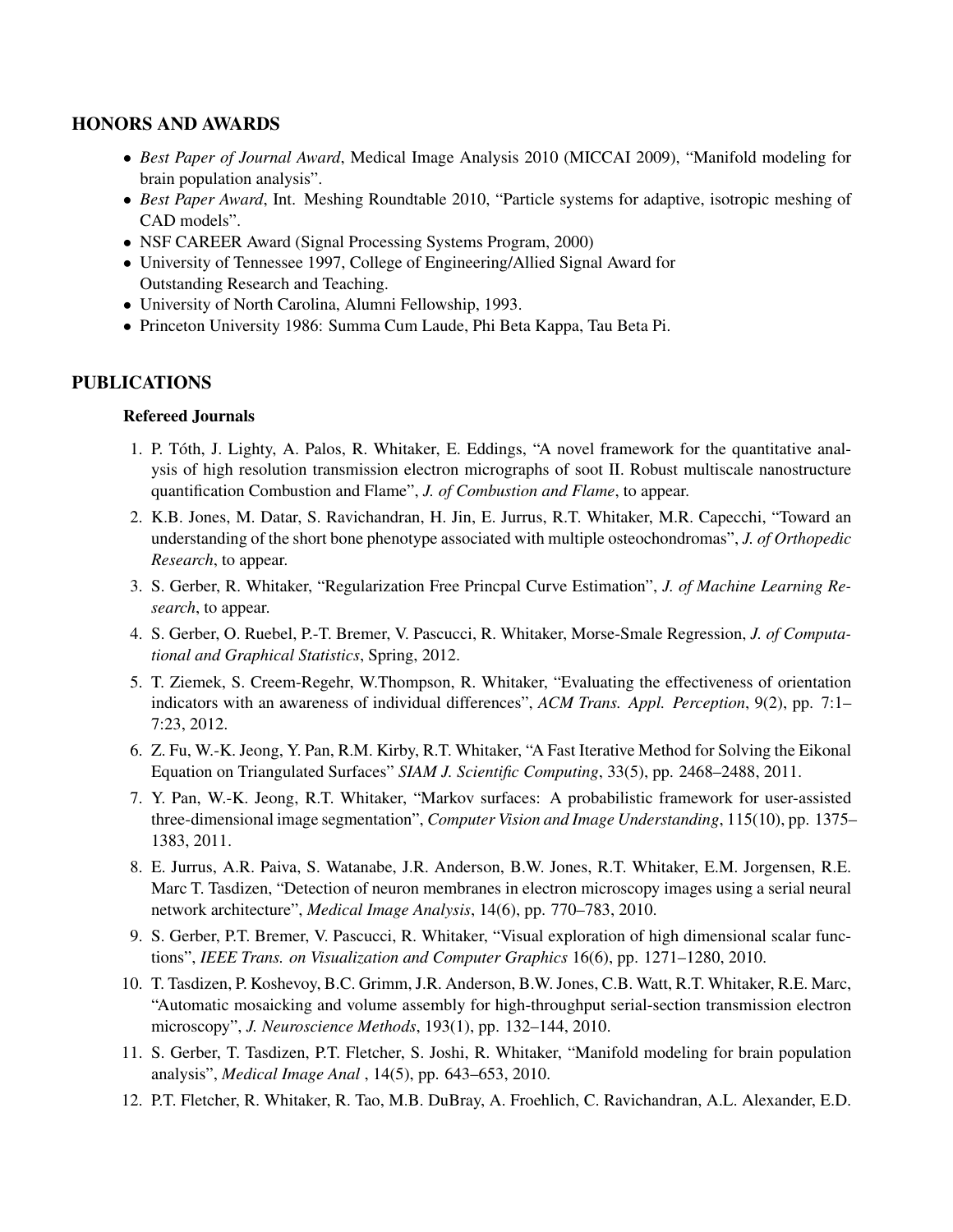Bigler, N. Lange, J.E. Lainhart, "Microstructural connectivity of the arcuate fasciculus in adolescents with high-functioning autism", *Neuroimage*, 51(3), pp. 1117–1125, 2010.

- 13. J.R. Anderson, S. Mohammed, B. Grimm, B.W. Jones, P. Koshevoy, T. Tasdizen, R. Whitaker, R.E. Marc, "The Viking viewer for connectomics: scalable multi-user annotation and summarization of large volume data sets", *J. Microscopy*, 241(1), pp. 13–28, 2010.
- 14. R.S. Macleod, J.G. Stinstra, S. Lew, R.T. Whitaker, D.J. Swenson, M.J. Cole MJ, J. Kruger J, D.H. ¨ Brooks, C.R. Johnson, "Subject-specific, multiscale simulation of electrophysiology: a software pipeline for image-based models and application examples", *Phil. Trans. A Math Phys Eng Sci*, 367(1896), pp. 2293–2310, 2009
- 15. W.-K. Jeong, J Beyer, M. Hadwiger, A Vazquez, H. Pfister, R. Whitaker, "Scalable and Interactive Segmentation and Visualization of Neural Processes in EM Datasets", *IEEE Trans. Visualization and Computer Graphics*, (15)6, pp. 1505–1514, 2009.
- 16. J.R. Anderson, B.W. Jones, J.-H. Yang, M.V. Shaw, C.B. Watt, P. Koshevoy, J. Spaltenstein, E. Jurrus, Kannan UV, R. Whitaker, D. Mastronarde, T. Tasdizen, R. Marc, "A Computational Framework for Ultrastructural Mapping of Neural Circuitry", *PLoS Biology* 7(3), 2009.
- 17. E. Jurrus, T. Tasdizen, P. Koshevoy, P. T. Fletcher, M. Hardy, C. Chien, W. Denk, R. Whitaker, "Axon Tracking in Serial Block-Face Scanning Electron Microscopy", *Medical Image Analysis*, 13(1), pp. 180–188, 2009.
- 18. M. Meyer, R. Whitaker, R.M. Kirby, C. Ledergerber, H. Pfister, "Particle-based Sampling and Meshing of Surfaces in Multimaterial Volumes", *IEEE Trans. Visualization and Computer Graphics*, 14(6), pp. 1539-1546, 2008.
- 19. O. Nemitz, M.B. Nielsen, M. Rumpf, R. Whitaker, "Finite Element Methods on Very Large, Dynamic Tubular Grid Encoded Implicit Surfaces", *SIAM J. of Scientific Computing*, 31, pp. 2258, 2008.
- 20. W.-K. Jeong, R. Whitaker, "A fast iterative method for Eikonal equations", *SIAM J. of Scientific Computing*, 30(5), pp.2512-2534, 2008.
- 21. G. Kindlmann, D. B. Ennis, R. Whitaker, C.-F. Westin, "Diffusion tensor analysis with invariant gradients and rotation tangents", *IEEE Trans. Med. Imaging*, 26(11), pp. 1483–1499, 2007.
- 22. H. B. Henninger, S. A. Maas, C. J. Underwood, R. T. Whitaker, J. A. Weiss, "Spatial distribution and orientation of dermatan sulfate in human medial collateral ligament", *J. of Structural Biology*, 158(1), pp. 33-45, 2007.
- 23. M. Meyer, B. Nelson, R. Kirby, R. Whitaker, "Particle systems for efficient and accurate high-order finite element visualization", *IEEE Trans. Visualization and Compututer Graphics*, 13(5), pp. 1015– 1026, 2007.
- 24. O. Nemitz, M. Rumpf, T. Tasdizen, R. Whitaker, "Anisotropic curvature motion for structure enhancing smoothing of 3D MR angiography data", *Journal of Mathematical Imaging and Vision*, 27(3):217-229, 2007.
- 25. S. Awate, R. Whitaker, "Feature-preserving MRI denoising using a nonparametric, empirical-Bayes approach", *IEEE Trans. Medical Imaging*, 26(9), pp. 1242–1255, 2007.
- 26. G. Adluru, S. Awate, T. Tasdizen, R. Whitaker, E. Dibella, "Temporally constrained reconstruction of dynamic cardiac perfusion MRI", *Magnetic Resonance in Medicine'*, 57, pp. 1027–1036, 2007.
- 27. S. Awate, T. Tasdizen, R. Whitaker, N. Foster , "Adaptive, nonparametric Markov modeling for unsupervised, MRI brain-tissue classification", *Medical Image Analysis*, 10(5), pp. 726-739, 2006.
- 28. S. Awate, R. Whitaker, "Unsupervised, information-theoretic, adaptive image filtering for image restora-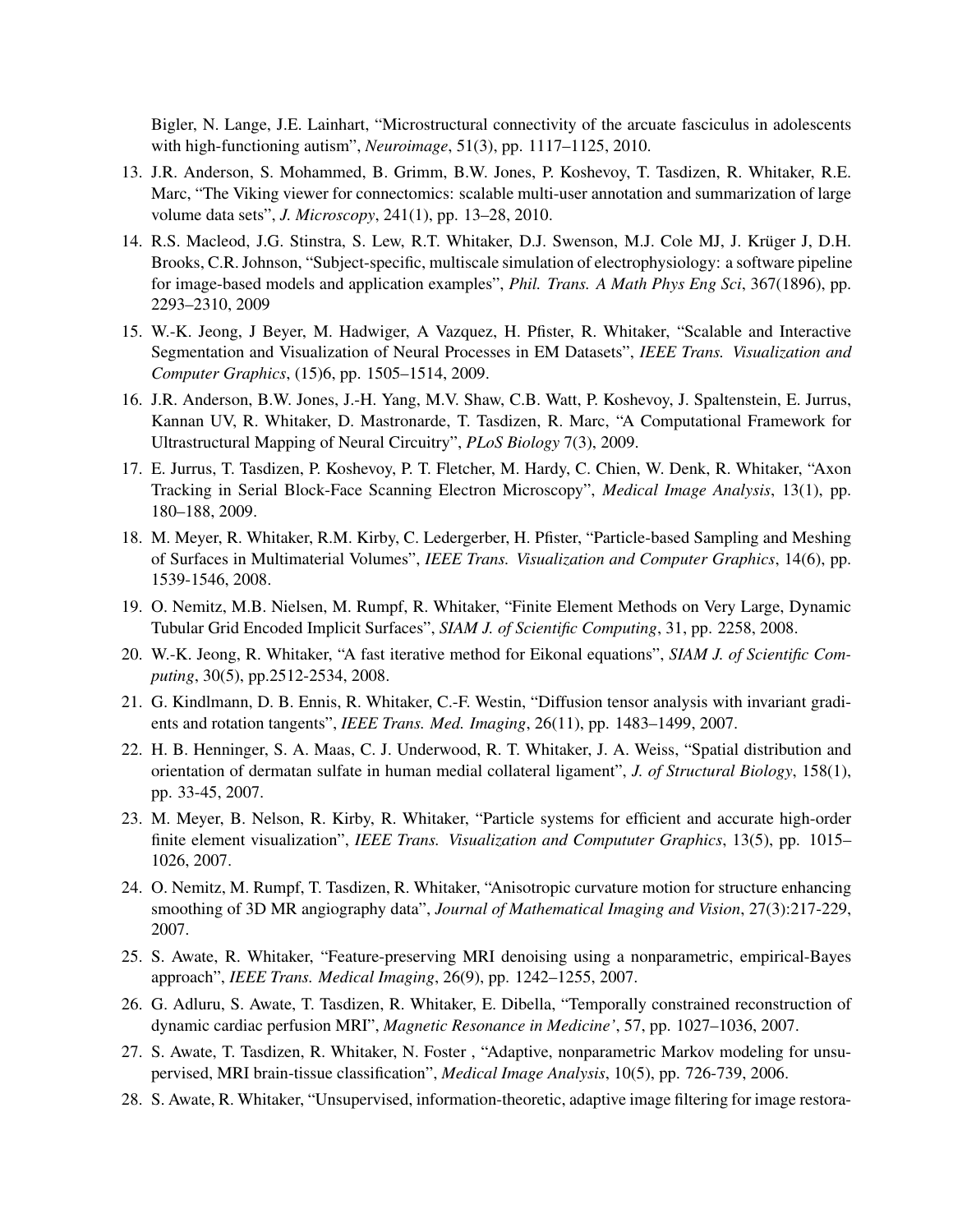tion", *IEEE Trans. on Pattern Analysis and Machine Intelligence*, 28(3), pp. 364–376, 2005.

- 29. K. Museth, D.E. Breen, R.T. Whitaker, S. Mauch, D. Johnson, "Algorithms for interactive editing of level set models", *Computer Graphics Forum*, 24(4), pp. 821–841, 2005.
- 30. J. Cates, R. Whitaker, G. Jones, "Case study: an evaluation of user-assisted hierarchical watershed segmentation", *Medical Image Analysis*, 9(6), pp. 566–578, 2005.
- 31. R. Whitaker, "Modeling deformable surfaces with level sets", *IEEE Computer Graphics and Applications*, 24(5), pp. 6–9, 2004.
- 32. J. Cates, A.E. Lefohn, R. Whitaker, "GIST: an interactive GPU-based level-set segmentation tool for 3D medical images", *Medical Image Analysis*, 8(3), pp. 217–231, 2004.
- 33. A. E. Lefohn, J. M. Kniss, C. D. Hansen, R. T. Whitaker, "A atreaming narrow-band algorithm: interactive deformation and visualization of level sets", *IEEE Trans. Visualization and Computer Graphics*, 10(40), pp. 422–433, 2004.
- 34. T. Tasdizen, R. Whitaker, "Higher-order nonlinear priors for surface reconstruction", *IEEE Trans. on Pattern Recognition and Machine Intelligence*, 26(7), pp. 878–891, 2004.
- 35. T. Tasdizen, R. Whitaker, P. Burchard, S. Osher, "Geometric surface processing via normal maps", *ACM Trans. on Graphics*, 22(4), pp. 1012–1033, 2003.
- 36. L. Zhukov, K. Museth, D. Breen, R. Whitaker, A. Barr, "Level set modeling and segmentation of DT-MRI brain data", *Journal of Electronic Imaging*, 12(1), pp. 125-133, 2003.
- 37. R. Whitaker, V. Elangovan, "A direct approach to estimating surfaces in tomographic data", *Journal of Medical Image Analysis*, 6(3), pp. 235–249, 2002.
- 38. R. Whitaker, J. Gregor, "A maximum likelihood surface estimator for dense range data", *IEEE Trans. on Pattern Analysis and Machine Intelligence*, 24(10), pp. 1372–1387, 2002.
- 39. R. Whitaker, E. L. Valdes-Juarez, "On the reconstruction of height functions and terrain maps from dense range data", *IEEE Trans. on Image Processing*, 11(7), pp. 704–716, 2002.
- 40. J. Gregor, R. Whitaker, "Indoor scene reconstruction for sets of noisy range images", *Graphical Models* 63(5), pp. 304–332, 2002.
- 41. D. Breen, R. Whitaker, "A level-set approach to 3D shape metamorphosis", *IEEE Trans. on Visualization and Computer Graphics*, 7(2), pp. 173–192, 2001.
- 42. R. Whitaker, "A level-set approach to image blending", *IEEE Trans. on Image Processing*, 9(11), pp. 1849–1861, 2000.
- 43. A. Mangan, R. Whitaker, "Partitioning 3D surface meshes using watershed segmentation", *IEEE Trans. on Visualization and Computer Graphics*, 5(4), pp. 308–321, 1999.
- 44. D. L. Elsner, R. Whitaker, and M. A. Abidi, "Volumetric modeling of objects and scenes using range images", *Digital Signal Processing: A Review Journal*, 9(2), pp. 120–135, 1999.
- 45. S. G. Burgiss, R. Whitaker, and M. A. Abidi, "Range image segmentation through pattern analysis of the multi-scale wavelet transform", *Digital Signal Processing: A Review Journal*, 8(4), pp. 267–276, 1998.
- 46. R. Whitaker, "A level-set approach to 3D reconstruction from range data", *Int. Journal of Computer Vision*, pp. 203–231, 1998.
- 47. G.J. Klinker, K.H. Ahlers, D.E. Breen, P.-Y. Chevalier, C. Crampton, D.S. Greer, D. Koller, A. Kramer, E. Rose, M. Tuceryan, R. Whitaker, "Confluence of computer vision and interactive graphics for augmented reality", *PRESENCE*, 6(4), 1997.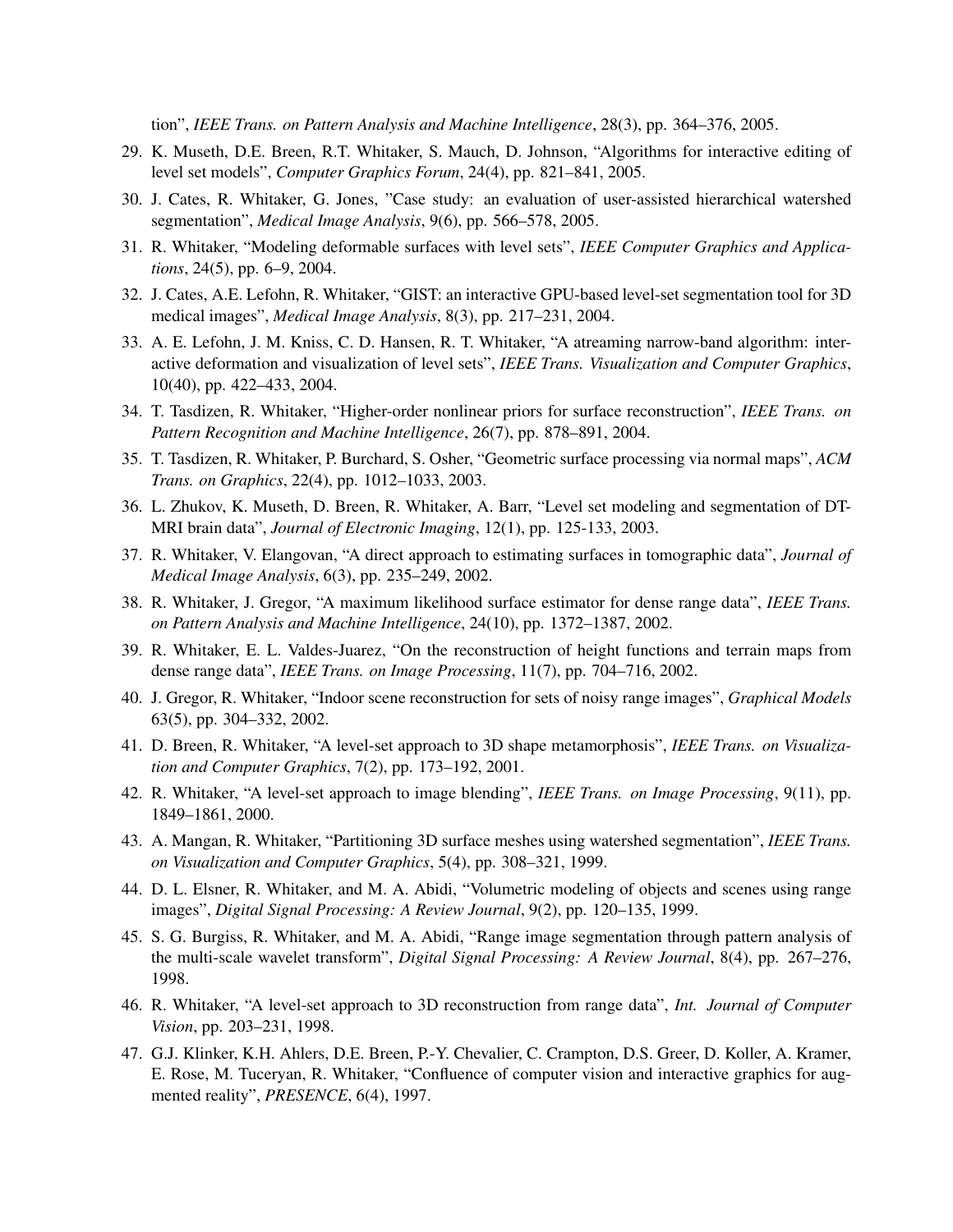- 48. M. Tuceryan, D. Greer, R. Whitaker, D. Breen, C. Crampton, E. Rose, K. Ahlers, "Calibration requirements and procedures for a monitor-based augmented reality system", *IEEE Trans. on Visualization and Computer Graphics*, 1(3), pp. 255–273, 1995.
- 49. W. Snyder, Y.-S. Han, G. Bilbro, R. Whitaker, S.M. Pizer, "Image relaxation: restoration and feature extraction", *IEEE Trans. on Pattern Analysis and Machine Intelligence*, 17(6), pp. 620–624, 1995.
- 50. R. Whitaker, "Geometry-limited diffusion in the characterization of geometric patches in images", *CVGIP: Image Understanding*, 57(1), pp. 99–110, 1993.
- 51. R. Whitaker, S.M. Pizer, "A multiscale approach to nonuniform diffusion", *CVGIP: Image Understanding*, 57(1), pp. 111–120, 1993.
- 52. T.S. Yoo, U. Nuemann, H. Fuchs, S.M. Pizer, T. Cullip, J. Rhoades, R. Whitaker, "Direct visualization of volume data", *IEEE Computer Graphics and Applications*, 12(4), pp. 63–71, 1992.

#### Conference Proceedings—Full Paper Review

- 1. S.P. Awate, P. Zhu, R.T. Whitaker, "How Many Templates Does It Take for a Good Segmentation?: Error Analysis in Multiatlas Segmentation as a Function of Database Size", *Proc. Int. Workshop Multimodal Brain Image Analysis (MBIA, at MICCAI), Lecture Notes in Computer Science (LNCS)*, Vol. 2, pp. 103–114, 2012.
- 2. M. Datar, P. Muralidharan, A. Kumar, S. Gouttard, J. Piven, G. Gerig, R. Whitaker, P. T. Fletcher, "Mixed-Effects Shape Models for Estimating Longitudinal Changes in Anatomy", *Proc. 2nd Int. MICCAI Workshop on Spatiotemporal Image Analysis for Longitudinal and Time-Series Image Data (STIA'12)*, 2012.
- 3. Bronson, J., Levine, J. Whitaker R., "Lattice Cleaving: Conforming Tetrahedral Meshes of Multimaterial Domains with Bounded Quality". *Proc. of the 21st Int. Meshing Roundtable*, pp. 191–209, 2012.
- 4. B. Paniagua, L. Bompard, J. Cates, R. Whitaker, M. Datar, C. Vachet, M. Styner, "Combined SPHARM-PDM and entropy-based particle systems shape analysis framework", *Soc. of Photo-Optical Instrumentation Engineers (SPIE) Conf. Series,* 8317, pp. 20, 2012.
- 5. P. Zhu, S.P. Awate, S. Gerber, R.T. Whitaker, "Fast Shape-Based Nearest-Neighbor Search for Brain MRIs Using Hierarchical Feature Matching", *Int. Conf. on Medical Image Computing and Computer Assisted Intervention (MICCAI '11)*, pp. 484–491, 2011.
- 6. M. Datar, Y. Gur, B. Paniagua, M. Styner, R.T. Whitaker, "Geometric Correspondence for Ensembles of Nonregular Shapes", *Int. Conf. on Medical Image Computing and Computer Assisted Intervention (MICCAI '11)*, pp. 368–375, 2011.
- 7. X. Hao, R.T. Whitaker, P.T. Fletcher, "Adaptive Riemannian Metrics for Improved Geodesic Tracking of White Matter", *Information Processing in Medical Imaging*, pp. 13–24, 2011.
- 8. J. R. Bronson, J. A. Levine, and R. T. Whitaker, "Particle systems for adaptive, isotropic meshing of CAD models". *Proc. of the 19th Int. Meshing Roundtable*, pp. 279–296, 2010.
- 9. M. Datar, J. Cates, T. Fletcher, S. Gouttard, G. Gerig, R. Whitaker, "Particle Based Shape Regression of Open Surfaces with Applications to Developmental Neuroimaging", *Int. Conf. on Medical Image Computing and Computer Assisted Intervention (MICCAI '09)*, pp. 167–174, 2009.
- 10. S. Gerber, S. Joshi, T. Tasdizen, R. Whitaker, "On the Manifold Structure of the Space of Brain Images", *Int. Conf. on Medical Image Computing and Computer Assisted Intervention (MICCAI '09)*, pp. 305– 312, 2009.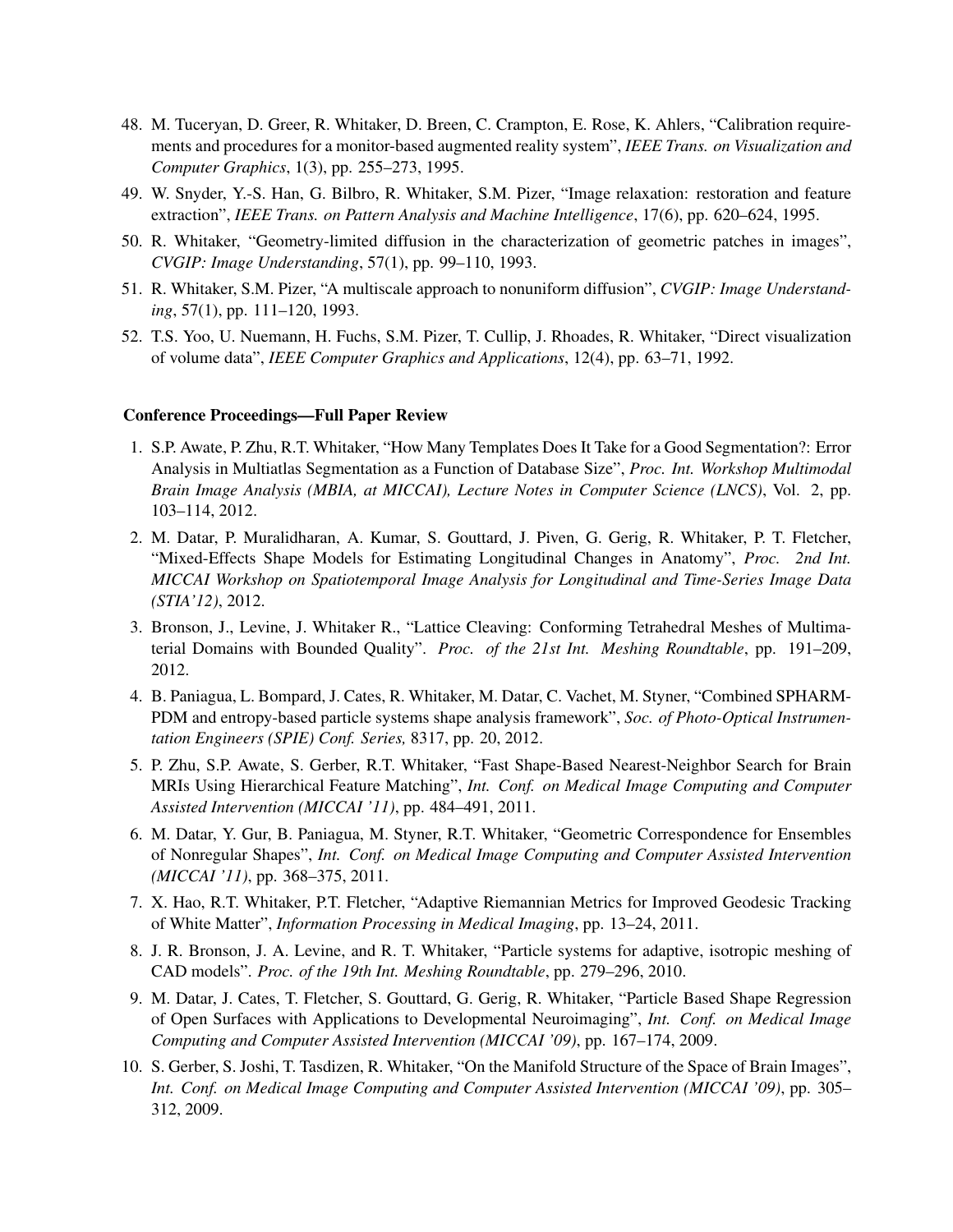- 11. S. Gerber, T. Tasdizen, R. Whitaker, "Dimensionality Reduction and Principal Surfaces via Kernel Map Manifolds", *Proc. Int. Conf. on Computer Vision (ICCV)*, 2009.
- 12. R. Tao, P.T. Fletcher, R. Whitaker, "An Variational Image-Based Approach to the Correction of Susceptibility Artifacts in the Alignment of Diffusion Weighted and Structural MRI", *Proc. Information Processing in Medical Imaging*, pp. 664–672, 2009.
- 13. J. Cates, P. T. Fletcher, M. Styner, H. Hazlett, R. Whitaker, "Particle-based shape analysis of multiobject complexes", *Proc. Int. Conf. on Medical Image Computing and Computer Assisted Intervention (MICCAI '08)*, pp. 477–485, 2008.
- 14. J. Cates, P. T. Fletcher, Z. Warnock, R. Whitaker, "A shape analysis framework for small animal phenotyping with application to mice with a targeted disruption of Hoxd11", *Proc. IEEE Int. Sym. on Biomedical Imaging (ISBI '08)*, pp. 512–516, 2008.
- 15. I. Oguz, J. Cates, P. T. Fletcher, R. Whitaker, D. Cool, S. Aylward, M. Styner, "Entropy-based particle systems and local features for cortical correspondence optimization", *Proc. IEEE Int. Sym. on Biomedical Imaging (ISBI '08)*, pp. 1637–1641, 2008.
- 16. E. Jurrus, R. Whitaker, B. Jones, R. Marc, T. Tasdizen, "An optimal-path approach for neural circuit reconstruction", *Proc. IEEE Int. Sym. on Biomedical Imaging (ISBI '08)*, pp. 1609–1612, 2008.
- 17. O. Nemitz, M. B. Nielsen, M. Rumpf, R. Whitaker, "Narrow band methods for pdes on very large implicit surfaces", *Proc. Vision, Modeling and Visualization*, pp. 171–180, 2007.
- 18. W.-K. Jeong, P. Fletcher, R. Tao, R. Whitaker, "Interactive visualization of volumetric white matter connectivity in DT-MRI using a parallel-hardware Hamilton-Jacobi solver", *Proc. IEEE Visualization*, pp. 1480–1487, 2007
- 19. M. Meyer, R. Kirby, R. Whitaker, "Topology, accuracy, and quality of isosurface meshes using dynamic particles", *Proc. IEEE Visualization*, pp. 1704–1711, 2007.
- 20. S. Gerber, T. Tasdizen, R. Whitaker, "Robust non-linear dimensionality reduction using successive 1 dimensional Laplacian eigenmaps", *Proc. Intl. Conf. on Machine Learning*, pp. 281–288, 2007.
- 21. J. Cates, P. T. Fletcher, M. Styner, M. Shenton, R. Whitaker, "Shape modeling and analysis with entropybased particle systems", *Proc. Information Processing in Medical Imaging*, pp. 333–345, 2007.
- 22. P. T. Fletcher, R. Tao, W.-K. Jeong, R. T. Whitaker, "A volumetric approach to quantifying region-toregion white matter connectivity in diffusion tensor MRI", *Proc. Information Processing in Medical Imaging*, pp. 346–358, 2007.
- 23. S. Basu , P.T. Fletcher, R. Whitaker, "Rician noise removal in diffusion tensor MRI", *Medical Image Computing and Computer-Assisted Intervention*, pp. 117–125, 2006.
- 24. W.K. Jeong, R. Whitaker, M. Dobin, "Interactive 3D Seismic Fault Detection on the Graphics Hardware", *Proceedings Int. Work. on Volume Graphics*, pp.111–118, 2006.
- 25. G. Adluru, E. Di Bella, R. Whitaker, "Automatic segmentation of cardiac short axis slices in perfusion", *Proc. IEEE Intl. Sym. on Biomedical Imaging*, pp. 133–136, 2006.
- 26. S. Awate, T. Tasdizen, R. Whitaker, "Unsupervised texture segmentation with nonparametric neighborhood statistics", *European Conf. on Computer Vision*, pp. 494–507, 2005.
- 27. T. Tasdizen, S. Awate, R. Whitaker, N. Foster, "MRI tissue classification with neighborhood statistics: a nonparametric, entropy-minimizing approach", *Medical Imaging Computing and Computer-Assisted Intervention* , pp. 517–525, 2005.
- 28. S. Awate, R. Whitaker, "Nonparametric neighborhood statistics for MRI denoising", *Information Processing in Medical Imaging*, pp. 677–688, 2005.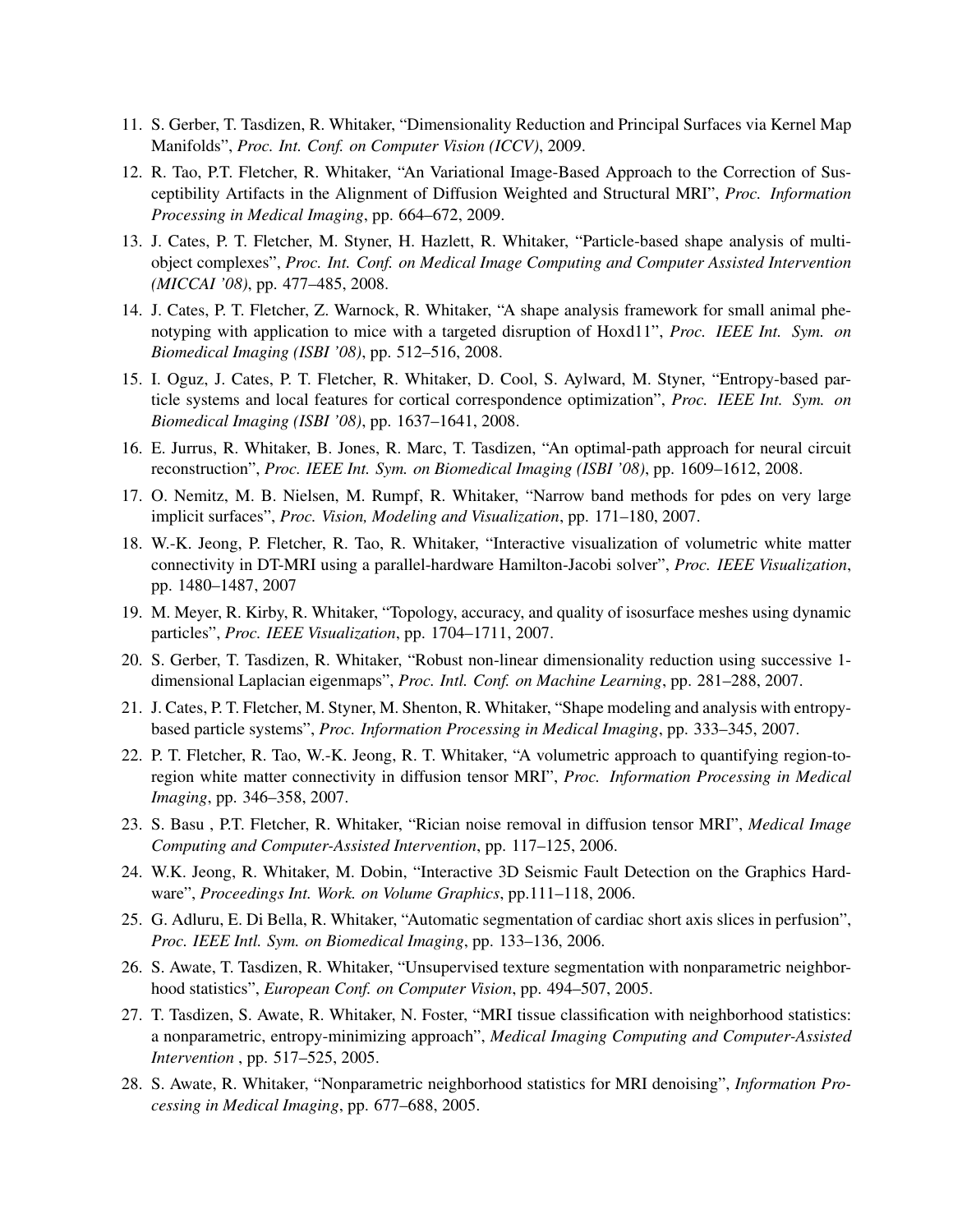- 29. T. Tasdizen, R. Whitaker, R. Marc, B. Jones, "Enhancement of cell boundaries in transmission micropscopy images", *IEEE Int. Conf. on Image Processing*, pp. 129–132, 2005.
- 30. S. Awate, R. Whitaker, "Image denoising with unsupervised information-theoretic adaptive filtering", *Int. Conf. on Computer Vision and Pattern Recognition*, pp. 44–51, 2005.
- 31. M.Meyer, P. Georgel, R. Whitaker, "Robust particle systems for curvature dependent sampling of implicit surfaces", *Int. Conf. on Shape Modeling and Applications*, pp. 124–133, 2005.
- 32. S. Premoze, T. Tasdizen, J. Bigler, A. Lefohn, R. Whitaker, "Particle-based simulation of fluids", *Proc. Eurographics' 2003*, pp. 401–410, 2003.
- 33. T. Tasdizen, R. Whitaker. "Cramer-Rao bounds for nonparametric surface reconstruction from range data", *Proc. Fourth Int. Conf. on 3-D Imaging and Modeling*, pp. 70–77. October, 2003.
- 34. T. Tasdizen, R. Whitaker. "Anisotropic diffusion of surface normals for feature preserving surface reconstruction", *Proc. Fourth Int.Conf. on 3-D Imaging and Modeling*, pp. 353–360. October, 2003.
- 35. A. Lefohn, J. Cates, R. Whitaker, "Interactive, GPU-based level sets for 3D segmentation", *Proc. Medical Imaging Computing and Computer-Assisted Intervention*, pp. 564–572, 2003.
- 36. G. Kindlmann, R. Whitaker, T. Tasdizen, T. Moller, "Curvature-based transfer functions for direct vol- ¨ ume rendering: methods and applications", *Proc. IEEE Visualization*, pp. 513–520, 2003.
- 37. A. Lefohn, J. Kniss, C. Hansen, R. Whitaker, "Interactive deformation and visualization of level set surfaces using graphics hardware", *Proc. IEEE Visualization*, pp. 75–82, 2003.
- 38. T. Tasdizen, R. Whitaker, P. Burchard, S. Osher, "Geometric surface smoothing via anisotropic diffusion of normals", *Proc. IEEE Visualization*, pp. 125–132, 2002.
- 39. K. Museth, D. Breen, L. Zhukov, R. Whitaker, "Level-set segmentation from multiple non-uniform volume datasets", *Proc. IEEE Visualization*, pp. 179–186, 2002.
- 40. K. Museth, D. Breen, R. Whitaker, A. Barr, "Level-set surface editing operators", in *ACM SIGGRAPH*, pp. 330–338, 2002.
- 41. T. Yoo, M. Ackerman, W. Lorenson, W. Schroeder, V. Chalana, S. Aylward, D. Metaxas, R. Whitaker, "Engineering and algorithm design for an image processing API: A technical report on ITK—the Insight Toolkit", *Proc. 10th Annual Medicine Meets Virtual Reality (MMVR)*, pp. 586–592, 2002.
- 42. V. Elangovan, R. Whitaker, "From sinograms to surfaces: a direct approach to the segmentation of tomographic data", *Proc. Medical Image Computing and Computer-Assisted Intervention (MICCAI)*, pp. 213–223, 2001.
- 43. A. Gothandaraman, R. Whitaker, J. Gregor, "Total variation for the removal of blocking effects in DCT based encoding", *Proc. IEEE Int. Conf. on Image Processing*, pp. 455–458, 2001.
- 44. R. Whitaker, "Reconstructing terrain maps from dense range data", *Proc. IEEE Int. Conf. on Image Processing*, pp. 165–168, 2001.
- 45. R. Whitaker, X. Xue, "Variable-conductance, level-set curvature for image denoising", *Proc. IEEE Int. Conf. on Image Processing*, pp. 142–145, 2001.
- 46. D. Breen, S. Mauch, R. Whitaker, J. Mao "3D metamorphosis between different types of geometric models" Eurographics 2001 Proceedings, September 2001, pp. 36-48.
- 47. R. Whitaker, D. Breen, K. Museth and N. Soni, "A framework for level set segmentation of volume datasets", *Proc. Proceedings of ACM Int. Workshop on Volume Graphics*, pp. 159-168, 2001.
- 48. R. Whitaker, "Reducing aliasing artifacts in isosurfaces of binary volumes", *IEEE Volume Visualization And Graphics Symposium*, pp. 23–32, 2000.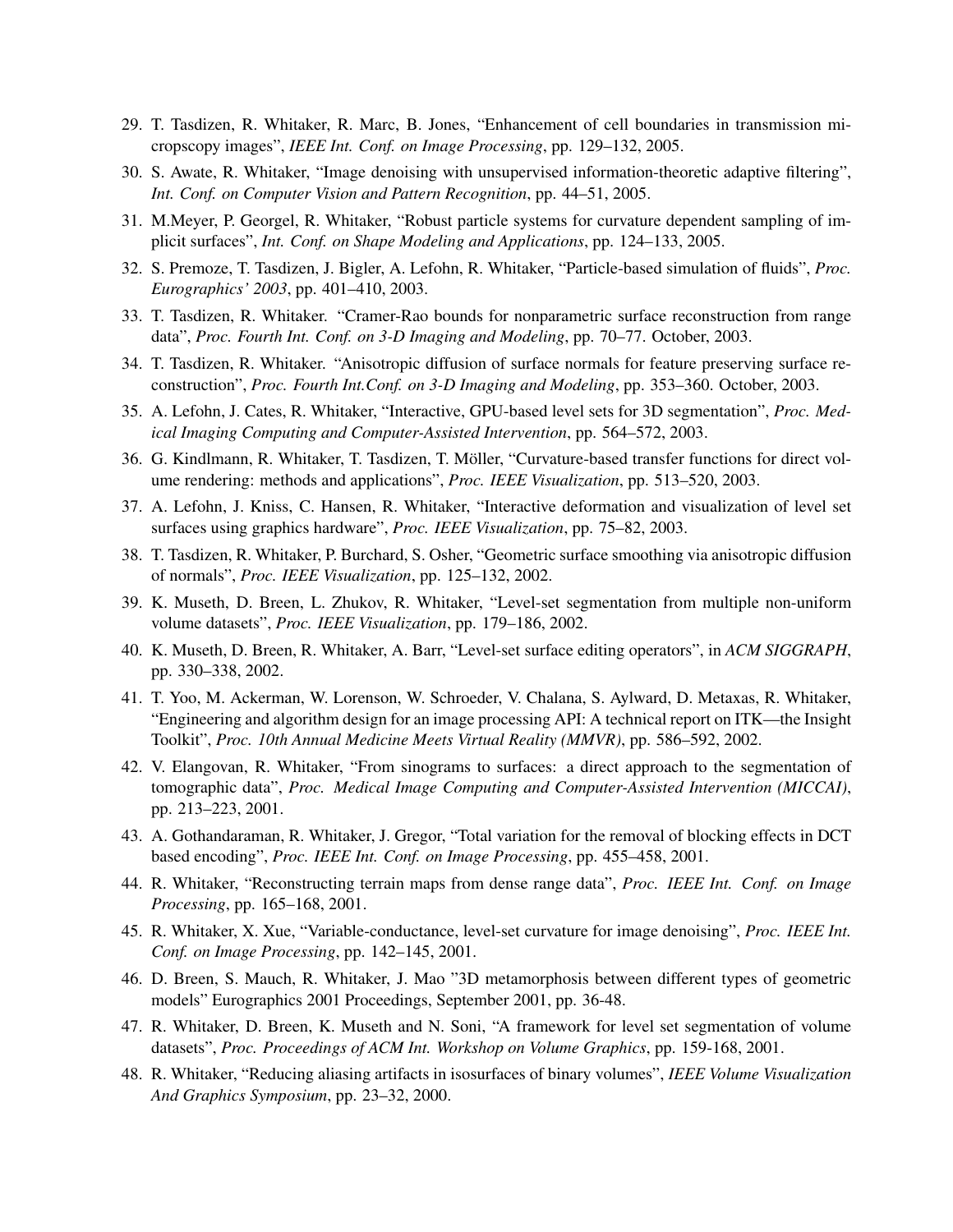- 49. R. Whitaker, J. Gregor, and P. Chen, "Indoor scene reconstruction from sets of noisy range images", *Second Int. Conf. on 3-D Digital Imaging and Modeling*, pp. 348–357, 1999.
- 50. D. Breen , S. Mauch , R. Whitaker, "3D scan conversion of CSG models into distance volumes", *The 1998 Symposium on Volume Visualization*, pp. 7-14, 1998.
- 51. R. Whitaker, D. Breen, "Level-set models for the deformation of solid objects", *in Proceedings of Implicit Surfaces '98 (Eurographics/Siggraph)*, pp. 19–35, 1998.
- 52. S. Burgiss, R. Whitaker, M. Abidi, "Range image segmentation through pattern analysis of the multiscale wavelet transform", *Int. Work. on Image Analysis and Information Fusion*, pp. 167–174, 1997.
- 53. D. Elsner, R. Whitaker, M. Abidi, "A volumetric technique for 3-d modeling through fusing multiple noisy range images", *Int. Workshop on Image Analysis and Information Fusion*, pp. 405–416, 1997.
- 54. D. Koller, G. Klinker, E. Rose, D.E. Breen, R. Whitaker, M. Tuceryan, "Real-time vision-based camera tracking for augmented reality applications", *Proceedings of the ACM Symposium on Virtual Reality Software and Technology (VRST '97)*, pp. 87–94, 1997.
- 55. D. Koller, G. Klinker, E. Rose, D.E. Breen, R. Whitaker, M. Tuceryan, "Automated camera calibration and 3d egomotion estimation for augmented reality", *Proceedings of the 7th Int. Conf. on Computer Analysis of Images and Patterns (CAIP '97)*, pp. 109-206, 1997.
- 56. R. Whitaker, "Algorithms for implicit deformable models", *Fifth Int. Conf. on Computer Vision*, pp. 822–827, 1995.
- 57. R. Whitaker, C. Crampton, D. Breen, M. Tuceryan, E. Rose, "Object calibration for augmented reality", *Proc. Eurographics*, pp. 15–27, 1995.
- 58. K. Ahlers, D. Breen, C. Crampton, E. Rose, M. Tuceryan, R. Whitaker, D. Greer, "Distributed augmented reality for collaborative design", *Proc. Eurographics*, pp. 3–14, 1995.
- 59. E. Rose, D. Breen, K. Ahlers, C. Crampton, M. Tuceryan, R. Whitaker, D. Greer, "Annotating realworld objects using augmented vision", *Computer Graphics Int.* (R. Earnshaw and J. Vince Ed.), pp. 357–370, 1995.
- 60. R. Whitaker, "Volumetric deformable models: active blobs", *Visualization in Biomedical Computing* (R. Robb Ed.), pp. 122–134, 1994.
- 61. D. Breen, E. Rose, K. Ahlers, C. Crampton, M. Tuceryan, R. Whitaker, D. Greer, "An augmented vision system for industrial applications", *SPIE Conf. on Photonics for Industrial Applications*, Vol. 2351, pp. 345–359, 1994.
- 62. R. Whitaker, "Characterizing first and second-order patches using geometry-limited diffusion", *Information Processing in Medical Imaging* (H. Barrett and A. Gmitro Ed.), pp. 149–167, 1993.
- 63. R. Whitaker, S.M. Pizer, "Geometry-based image segmentation using anisotropic diffusion", *Shape in Picture: The Mathematical Description of Shape in Greylevel Images.* (Y-L 0, A. Toet, H. Heijmans, D. Foster, P. Meer, Ed.), 1993.
- 64. T. Yoo, S. Pizer, H. Fuchs, T. Cullip, J. Rhoades, R. Whitaker, "Achieving direct volume visualization with interactive semantic region selection", *Proc. IEEE Visualization*, pp. 58–67, 1991.
- 65. M. Levoy, R. Whitaker, "Gaze-directed volume rendering", *Proc. of ACM Symposium on Interactive 3D Graphics*, (also *Computer Graphics, 24(2)*, pp. 217–223, 1990.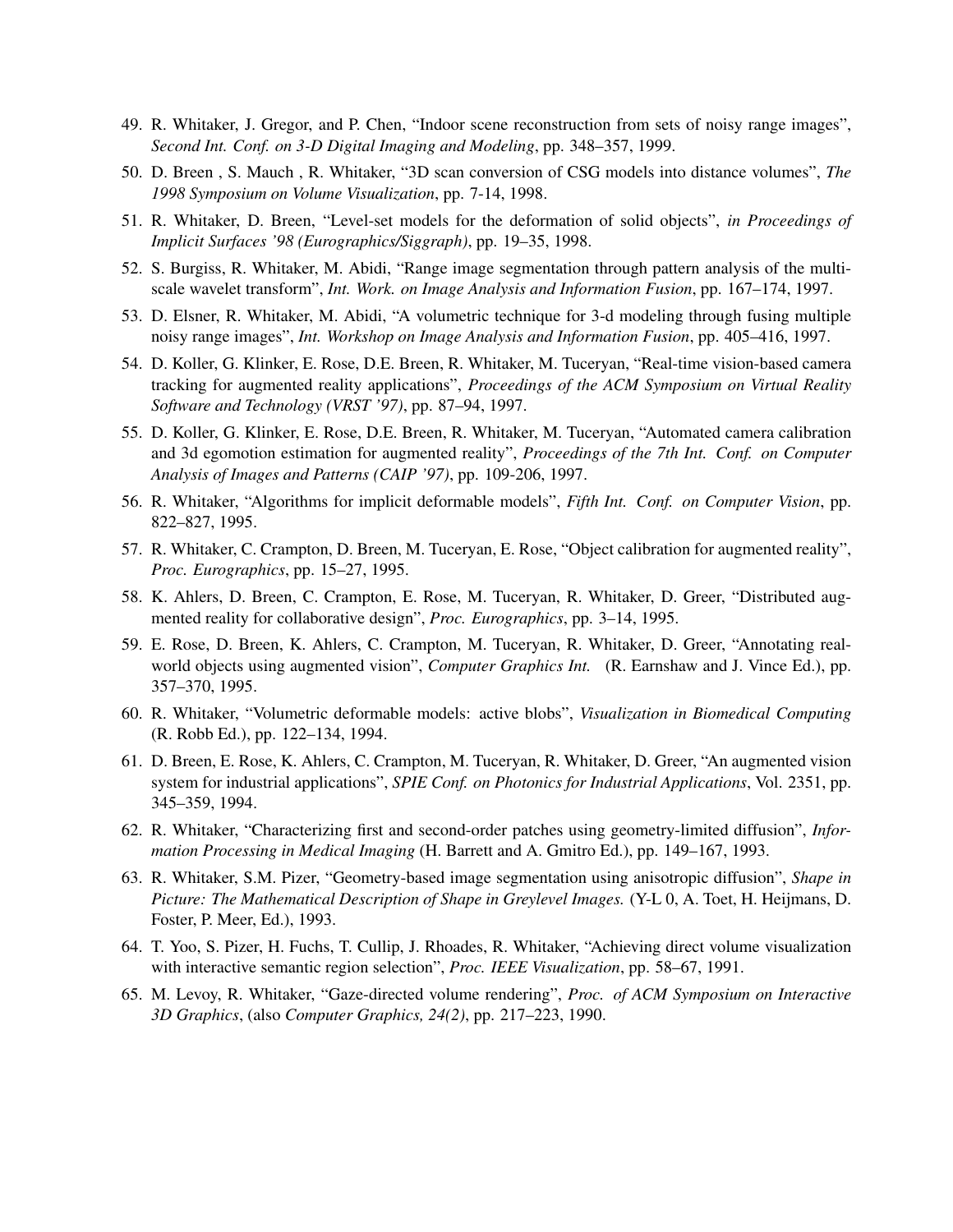#### Conference Proceedings—Abstract Review

- 1. H.B. Henninger, C.J. Underwood, R.T. Whitaker, S.A. Maas, J.A. Weiss, "Fine structure and orientation of sulfated glycosaminoglycans in human knee ligament", *Proc. 52nd Ann. Mtg. of the Orthopaedic Research Society*, 31:1115, 2006.
- 2. L. Zhukov, K. Museth, D. Breen, R. Whitaker, "3D modeling and segmentation of diffusion weighted MRI data", *Proc. of SPIE Medical Imaging 2001*, pp. 401-412, 2001.
- 3. S. Burgiss, E. Lester, R. Whitaker, M. Abidi, "Scene segmentation from vector-valued images using anisotropic diffusion", *SPIE Int. Conf. on Intelligent Robots and Computer Vision XVI: Algorithms, Techniques, Active Vision, and Materials Handling*, pp. 527–538, 1998.
- 4. A. Mangan, R. Whitaker, "Surface segmentation using morphological watersheds", *IEEE Visualization '98: Late Topics*, pp. 2932, 1998.
- 5. S. Burgiss, R. Whitaker, and M. Abidi, "Range image segmentation through pattern analysis of multiscale difference information", *SPIE Int. Conf. on Intelligent Robots and Computer Vision XVI: Algorithms, Techniques, Active Vision, and Materials Handling*, pp. 374–381, 1997.
- 6. D. Elsner, R. Whitaker, M. Abidi, "3D model creation through volumetric fusion of multiple range images", *SPIE Int. Conf. on Intelligent Robots and Computer Vision XVI: Sensor Fusion and Decentralized Control in Autonomous Robotic Systems*, pp. 250–260, 1997.
- 7. E. Lester, R. Whitaker, M. Abidi, "Feature extraction, image segmentation, and scene reconstruction", *SPIE Int. Conf. on Intelligent Robots and Computer Vision XVI: Sensor Fusion and Decentralized Control in Autonomous Robotic Systems*, pp. 261–271, 1997.
- 8. R. Whitaker, D. Chen, "Embedded active surfaces for volume visualization", *SPIE Medical Imaging VIII* (2167), pp. 340–352, 1994.

## Book Contributions

- 1. D. Breen, R. Whitaker, K. Museth, L. Zhukov, "Level set segmentation of biological volume datasets", in *Handbook of Medical Image Analysis, Volume I: Segmentation Part A*, (ed. J. Suri), Kluwer, 2005, pp. 415-478.
- 2. R. Whitaker, "Isosurfaces and level sets" in *Visualization Handbook* (eds. C. Johnson and C. Hansen), 2005.
- 3. R. Whitaker, "Nonlinear image filtering with partial differential equations" in *Insight into Images* (ed. T. Yoo), 2004.
- 4. R. Whitaker, "Isosurfaces and level sets" in *Insight into Images* (ed. T. Yoo), 2004.
- 5. K. Museth, D. Breen, A. Barr, R. Whitaker, "Geometric models editing within a level-set framework" in *Geometric Level Set Methods in Imaging, Vision, and Graphics*, (S. Osher, N. Paragios, Ed.) Springer Verlag, August 2002
- 6. D. Breen, S. Mauch, R. Whitaker, "3D scan conversion of csg models into distance, closest-point and color volumes", in *Volume Graphics* (M. Chen and A. Kaufman, Ed.), Springer, 1999.
- 7. R. Whitaker, G. Gerig, "Vector-valued diffusion", in *Geometry-Driven Diffusion* (B. ter Haar Romeny, Ed.), Kluwer 1994, pp. 93–134.
- 8. E. Rose, D. Breen, K. Ahlers, C. Crampton, M. Tuceryan, R. Whitaker, D. Greer, "Annotating realworld objects using augmented reality", in *Computer Graphics: Developments in Virtual Environments* (R. Earnshaw, J. Vince, Ed.), Academic Press 1995, pp. 357–370.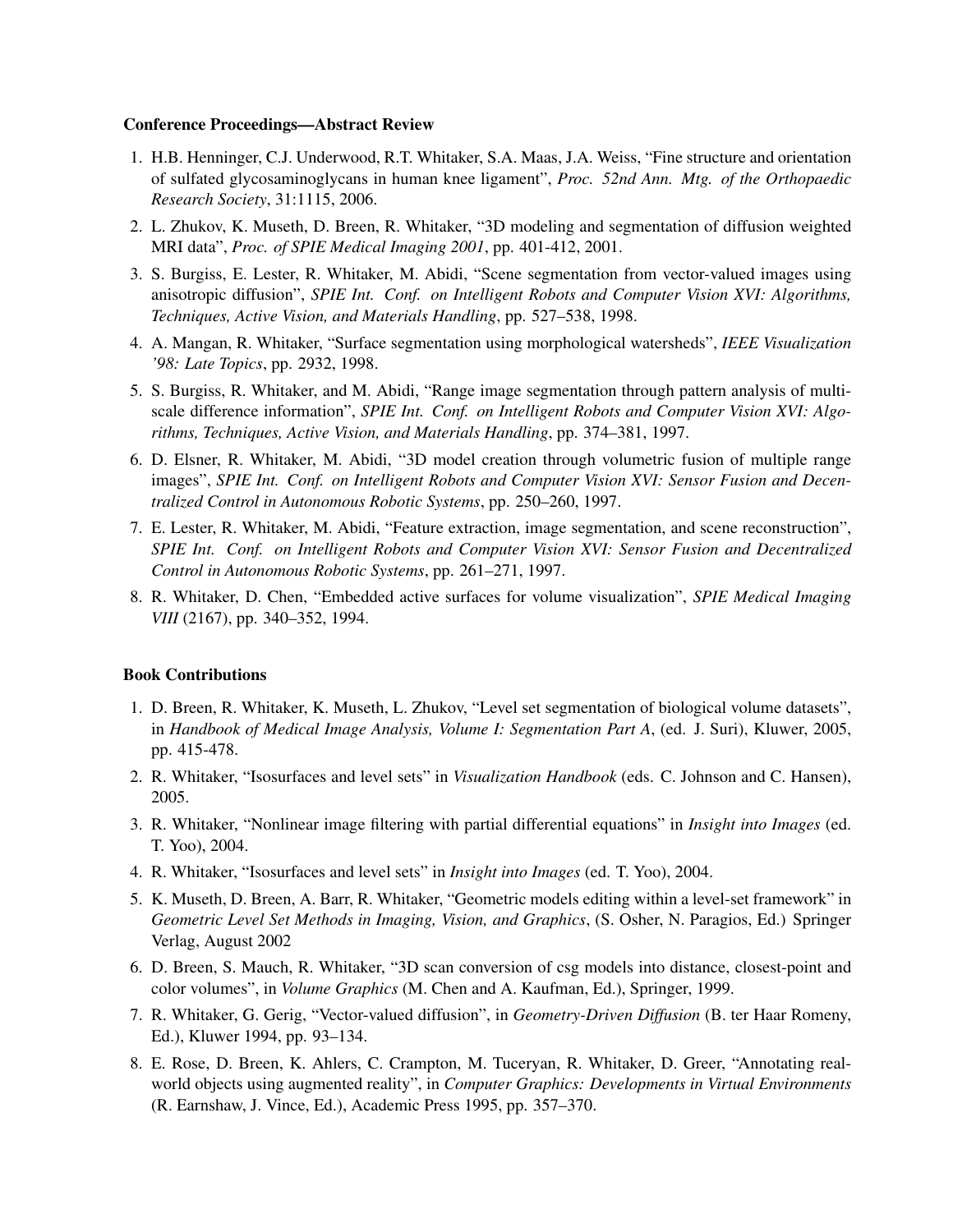# PROFESSIONAL SERVICE

# Conference Organization

- *•* General Cochair, *IEEE Visualization*, 2010 Salt Lake City, 2011 Providence.
- *•* Organizing Committee (Workshops Chair), *IEEE Int. Symposium on Biomedical Imaging*, 2009, Boston.
- *•* Cochair (Cofounder), *Microscopic Image Analysis with Applications in Biology*, 2006, Copenhagen.
- *•* Cochair, *SIAM Imaging Science*, 2005, Salt Lake City.

### Program Committees

- *•* Eurographics, 2002.
- *•* IEEE EuroVis 2009.
- *•* IEEE Symposium on Volume Visualization, 2002, 2008.
- *•* International Workshop Visualization and Mathematics, 2002 (Berlin).
- *•* International Conference on Vision, Modeling, and Visualization, 2002.
- *•* IEEE Conference on Virtual Reality, 1999, 2000, 2002, 2003.
- *•* IEEE Conference on Visualization, 2003, 2004, 2005, 2006,2009.
- International Conference on Computer Vision and Pattern Recognition, 2004, 2005, 2006.
- *•* International Conference on 3-D Digital Imaging and Modeling, 2005.
- Medical Image Analysis and Computer Aided Intervention (MICCAI), 2005, 2007, 2009.

### Review Panels

- *•* NSF, ITR (February 2002, June 2004)
- *•* NSF, MSPA-MCS (June 2005)
- *•* NIH, Human Brain Project (September 2004, June 2005, March 2006)
- *•* NIH NIBIB, BRP Review Panel (February 2006, September)

### **Memberships**

*•* IEEE Senior Member, IEEE Computer Society, ACM.

# WORKSHOPS AND PROFESSIONAL COURSES

- *•* "MeshMed", MICCAI 2011, (www.imm.dtu.dk/MeshMed)
- *•* "Workshop on Computational Diffusion MRI", MICCAI, 2008.
- *•* "Image Processing for Volume Graphics", SIGGRAPH, 2002.
- *•* "Beyond Blobs", SIGGRAPH, 2002.
- *•* "PDEs for Graphics and Image Processing", SIGGRAPH, 2002.
- *•* "Image Processing for Volume Graphics", IEEE Visualization, 2002.
- *•* "Image Processing for Volume Graphics", SIGGRAPH 2001.